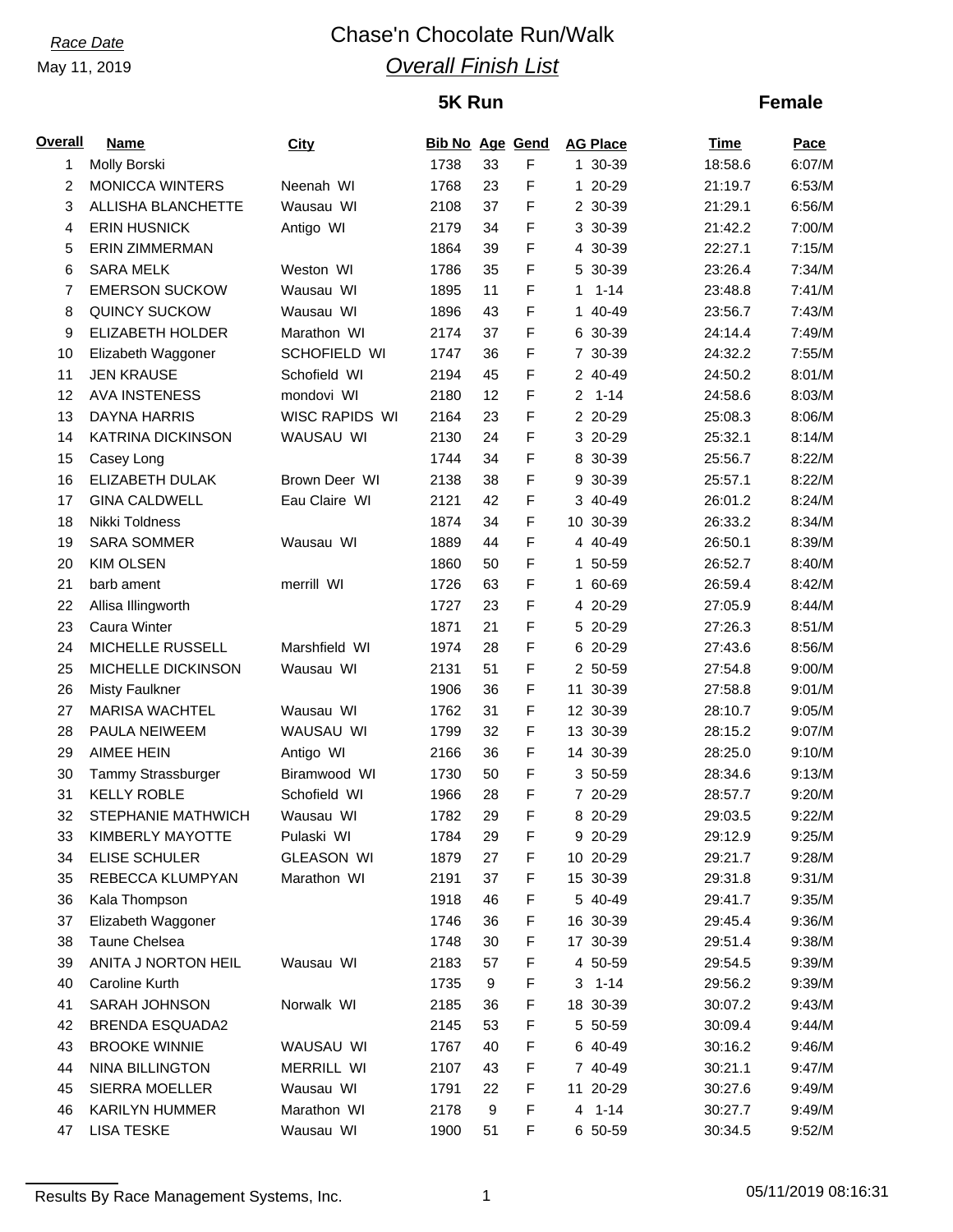# *Race Date* Chase'n Chocolate Run/Walk *Overall Finish List*

## **5K Run**

## **Female**

| <b>Overall</b> | <b>Name</b>                 | City                | <b>Bib No Age Gend</b> |            |             | <b>AG Place</b> | Time                | Pace    |
|----------------|-----------------------------|---------------------|------------------------|------------|-------------|-----------------|---------------------|---------|
| 48             | <b>KAT MROCZENSKI</b>       | Marathon WI         | 1793                   | 15         | F           | 1 15-19         | 30:42.6             | 9:54/M  |
| 49             | <b>SARAH VERBER</b>         | Wausau WI           | 1761                   | 48         | $\mathsf F$ | 8 40-49         | 30:45.7             | 9:55/M  |
| 50             | <b>LINDSAY ROSS</b>         | Wausau WI           | 1969                   | 31         | F           | 19 30-39        | 30:46.7             | 9:55/M  |
| 51             | <b>KAREN STATS</b>          | Stevens Point WI    | 1892                   | 63         | $\mathsf F$ | 2 60-69         | 30:50.2             | 9:57/M  |
| 52             | Katie Burger                |                     | 1749                   | 28         | $\mathsf F$ | 12 20-29        | 30:58.3             | 9:59/M  |
| 53             | Sophia Kurth                |                     | 1734                   | 12         | $\mathsf F$ | 5               | $1 - 14$<br>30:59.0 | 10:00/M |
| 54             | <b>AIMEE BLOUNT</b>         | <b>MARATHON WI</b>  | 2109                   | 41         | $\mathsf F$ | 9 40-49         | 31:04.2             | 10:01/M |
| 55             | SAMANTHA BARTELT            | <b>MERRILL WI</b>   | 2105                   | $\sqrt{3}$ | $\mathsf F$ | $1 - 14$<br>6   | 31:25.6             | 10:08/M |
| 56             | JENNIFER DE LA CRUZ         | wausau WI           | 2126                   | 31         | F           | 20 30-39        | 31:33.7             | 10:11/M |
| 57             | <b>AMY SMET</b>             | Merrill WI          | 1886                   | 45         | $\mathsf F$ | 10 40-49        | 31:34.8             | 10:11/M |
| 58             | <b>JAMIE JOHNSON</b>        | Mosinee WI          | 2184                   | 41         | $\mathsf F$ | 11              | 40-49<br>31:35.5    | 10:11/M |
| 59             | <b>MARIE MUSSON</b>         | <b>KRONENWETTER</b> | 1796                   | 34         | $\mathsf F$ | 21 30-39        | 31:47.4             | 10:15/M |
| 60             | Carissa Laack               |                     | 1733                   | 34         | F           | 22 30-39        | 31:59.7             | 10:19/M |
| 61             | JULIE WEIDEMAN              | Dorchester WI       | 1765                   | 35         | $\mathsf F$ | 23 30-39        | 32:00.2             | 10:19/M |
| 62             | <b>SWATI BISWAS</b>         |                     | 1772                   | 50         | $\mathsf F$ | 7 50-59         | 32:14.6             | 10:24/M |
| 63             | <b>EMMA MACNEIL</b>         | Chapel Hill NC      | 1779                   | 32         | $\mathsf F$ | 24 30-39        | 32:15.8             | 10:24/M |
| 64             | <b>RENEE PIOTROWSKI</b>     | Hatley WI           | 1957                   | 45         | F           | 12 40-49        | 32:25.6             | 10:27/M |
| 65             | Jenny Parker                |                     | 1912                   | 31         | $\mathsf F$ | 25 30-39        | 32:32.6             | 10:30/M |
| 66             | <b>KIM TOMASZEWSKI</b>      | Wausau WI           | 1755                   | 40         | $\mathsf F$ | 13 40-49        | 32:33.2             | 10:30/M |
| 67             | <b>KERRI DUNKS</b>          | PLOVER WI           | 2141                   | 29         | $\mathsf F$ | 13 20-29        | 32:40.6             | 10:32/M |
| 68             | <b>KATHY HERMANN</b>        | Stevens Point WI    | 2168                   | 72         | F           | 1 70-99         | 32:50.1             | 10:35/M |
| 69             | Alison Kurth                |                     | 1729                   | 13         | $\mathsf F$ | $7.1-14$        | 32:56.8             | 10:37/M |
| 70             | <b>KRISTINE PETERSON</b>    | Wausau WI           | 1953                   | 31         | $\mathsf F$ | 26 30-39        | 33:00.7             | 10:39/M |
| 71             | ARIANNA KRAUSE              | Weston WI           | 2193                   | 10         | $\mathsf F$ | 8<br>$1 - 14$   | 33:04.3             | 10:40/M |
| 72             | <b>EMILY LASKO</b>          | tomah WI            | 2199                   | 36         | F           | 27 30-39        | 33:11.4             | 10:42/M |
| 73             | <b>DENISE SAUTER</b>        | Wausau WI           | 1976                   | 57         | $\mathsf F$ | 8 50-59         | 33:33.3             | 10:49/M |
| 74             | <b>JOAN SEUBERT</b>         | <b>MARATHON WI</b>  | 1884                   | 62         | $\mathsf F$ | 3 60-69         | 34:22.2             | 11:05/M |
| 75             | AMANDA OLSEN                | Mosinee WI          | 1202                   | 35         | $\mathsf F$ | 28 30-39        | 34:23.6             | 11:05/M |
| 76             | <b>SUE DEVINE</b>           | Wisconsin Rapids WI | 2129                   | 65         | F           | 4 60-69         | 34:23.7             | 11:05/M |
| 77             | SHANNA SALZMAN              | Wausau WI           | 1975                   | 40         | $\mathsf F$ | 14 40-49        | 34:27.3             | 11:07/M |
| 78             | <b>WENDI BOEHNEN</b>        | Wausau WI           | 2111                   | 39         | F           | 29 30-39        | 34:31.2             | 11:08/M |
| 79             | <b>JESSICA SCHARFENBERG</b> | Junction city WI    | 1977                   | 29         | $\mathsf F$ | 14 20-29        | 34:43.4             | 11:12/M |
| 80             | Amber Seliger               |                     | 1873                   | 31         | F           | 30 30-39        | 35:46.4             | 11:32/M |
| 81             | <b>JEN INSTENESS</b>        | mondovi WI          | 2181                   | 47         | F           | 15 40-49        | 35:48.8             | 11:33/M |
| 82             | <b>ASHLEY HALL</b>          | Athens WI           | 2159                   | 31         | F           | 31 30-39        | 35:52.5             | 11:34/M |
| 83             | ANGELA ROBERTS              | Merrill WI          | 1965                   | 32         | F           | 32 30-39        | 35:53.7             | 11:35/M |
| 84             | <b>KERRI STADLER</b>        | Ringle WI           | 1890                   | 48         | F           | 16 40-49        | 35:54.1             | 11:35/M |
| 85             | Alyssa Bunkelman            |                     | 1905                   | 24         | F           | 15 20-29        | 35:56.4             | 11:35/M |
| 86             | Tanya Morzenti              |                     | 1866                   | 33         | F           | 33 30-39        | 35:58.7             | 11:36/M |
| 87             | <b>CHRISTINA FULLER</b>     | Phoenix AZ          | 2148                   | 30         | F           | 34 30-39        | 36:29.4             | 11:46/M |
| 88             | <b>LAURA SCHULTZ</b>        | Mankato MN          |                        |            | F           | 35 30-39        | 36:48.7             |         |
|                |                             |                     | 1880                   | 33         | F           |                 |                     | 11:52/M |
| 89             | <b>KRISTEN HACKBARTH</b>    | Schofield WI        | 2157                   | 28         |             | 16 20-29        | 37:17.7             | 12:02/M |
| 90             | <b>WHITNEY LEMKE</b>        | Wausau WI           | 1776                   | 32         | F           | 36 30-39        | 37:21.4             | 12:03/M |
| 91             | Faiynn Bodenheimer          |                     | 1725                   | 9          | F           | $9 1 - 14$      | 37:30.2             | 12:06/M |
| 92             | KeriAnne Connaughty         |                     | 1723                   | 0          | F           | $0 - 0$<br>1    | 37:30.2             | 12:06/M |
| 93             | JODIE SCHILLINGER           | Mosinee WI          | 1876                   | 44         | F           | 17 40-49        | 37:32.2             | 12:06/M |
| 94             | AMBER HALUSKA               | EDGAR WI            | 2160                   | 32         | F           | 37 30-39        | 37:35.5             | 12:07/M |

Results By Race Management Systems, Inc. 2 2 2 05/11/2019 08:16:32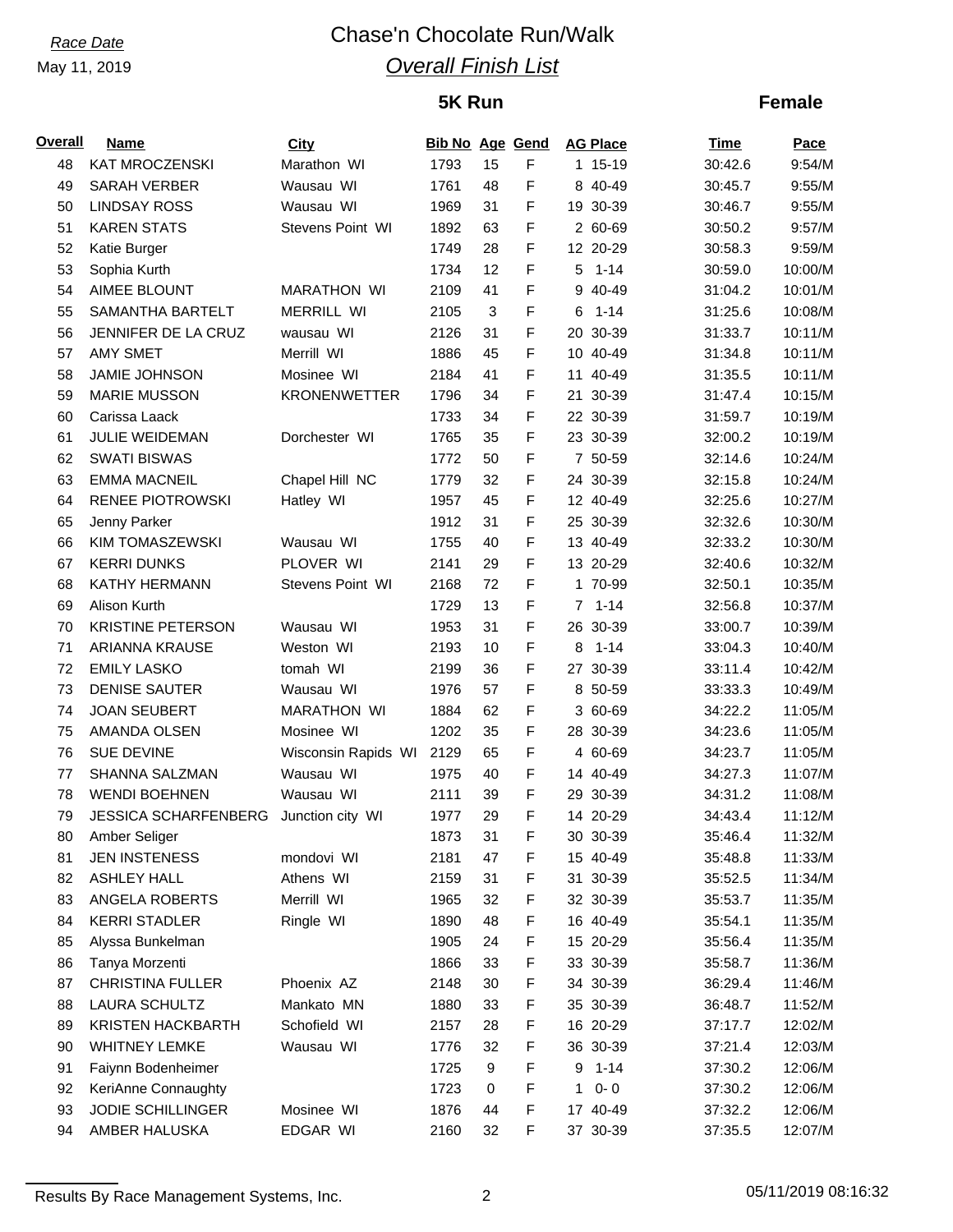# *Race Date* Chase'n Chocolate Run/Walk *Overall Finish List*

# **5K Run**

## **Female**

| F<br>95<br><b>JOELLE STAHLECKER</b><br>Mosinee WI<br>1891<br>41<br>18 40-49<br>37:39.3<br>STETSONVILLE WI<br>F<br>96<br><b>LAURA HAYDEN</b><br>2165<br>55<br>9 50-59<br>37:45.8<br>F<br>97<br><b>JENNIFER SCHILLING</b><br>PELICAN LAKE WI<br>1979<br>35<br>38 30-39<br>37:56.8<br>F<br><b>SARA MEYERS</b><br>Wausau WI<br>1787<br>44<br>19 40-49<br>98<br>38:19.4<br>F<br>99<br><b>TONJA FISCHER</b><br><b>ANTIGO WI</b><br>2146<br>47<br>20 40-49<br>38:21.8<br>F<br>100<br><b>ANNMARIE KOENIGS</b><br>wausau WI<br>2192<br>43<br>40-49<br>38:35.4<br>21.<br>F<br>$\,6$<br>101<br><b>CLAIRE DMYTRO</b><br>Gilman WI<br>2133<br>$1 - 14$<br>10<br>38:59.4<br>F<br>102<br><b>MELANIE SCHUMANN</b><br>Wausau WI<br>1883<br>37<br>39 30-39<br>39:16.6<br>F<br>103<br><b>AJAH HARRIS</b><br>WAUSAU WI<br>2163<br>34<br>40 30-39<br>39:24.8<br>F<br>104<br>Angela Meurquardt<br>1907<br>27<br>17 20-29<br>39:25.0<br>53<br>F<br>105<br>SHELLEY OTTMAN<br>1204<br>10 50-59<br>Wausau WI<br>39:25.1<br>F<br>106<br><b>BRENDA ESQUEDA</b><br>Custer WI<br>2144<br>53<br>50-59<br>11<br>39:32.4<br>F<br>107<br>1750<br>29<br>18 20-29<br>Kassandra Sepeda<br>39:53.3<br><b>KATE TOTCH</b><br>F<br>108<br><b>TOMAHAWK WI</b><br>1756<br>35<br>41 30-39<br>39:57.3<br>F<br>109<br><b>SALLY SUMPTION</b><br>Tomahawk WI<br>1897<br>60<br>5 60-69<br>40:02.4<br>F<br>110<br><b>CHRISTINE ROWE2</b><br>1971<br>6 60-69<br>66<br>40:06.0<br>F<br>111<br><b>MISSY PITZRICK</b><br>1958<br>48<br>22 40-49<br>Kronenwetter WI<br>40:14.4<br>F<br>112<br><b>CLAIRE HILLMEYER</b><br>Wausau WI<br>2171<br>19 20-29<br>26<br>40:16.6<br>56<br>F<br>113<br><b>NAN HILLMYER</b><br>2172<br>12 50-59<br>Wausau WI<br>40:21.5<br>F<br>114<br><b>HOLLY FRITZ</b><br>2147<br>34<br>42 30-39<br>Wausau WI<br>40:29.4<br>F<br><b>KRISTIN TABAKA</b><br>115<br>WAUSAU WI<br>1898<br>43 30-39<br>30<br>40:36.5<br>F<br>116<br>THUY TRANG TRAN<br>Marshfield WI<br>1757<br>31<br>44 30-39<br>43:06.7<br>F<br>117<br><b>LAUREN BAILEY</b><br>SCHOFIELD WI<br>2098<br>9<br>$1 - 14$<br>11<br>43:46.2<br>F<br>118<br><b>ERIN BAILEY</b><br>SCHOFIELD WI<br>2097<br>23 40-49<br>40<br>43:46.4<br>F<br>119<br><b>NATASHA PURPUS</b><br><b>TOMAH WI</b><br>1961<br>36<br>45 30-39<br>43:52.7<br>F<br>120<br><b>JOAN THEISEN</b><br>Stevens Point WI<br>1751<br>31<br>46 30-39<br>44:01.6<br>F<br>121<br><b>LYNN DULEY</b><br>47<br>24 40-49<br>Deerbrook WI<br>2140<br>45:22.6<br>F<br>122<br>Kerri Cunningham<br>47 30-39<br>1867<br>33<br>45:23.4<br>F<br>2177<br>123<br><b>HILARY HUMMER</b><br>Marathon WI<br>33<br>48 30-39<br>45:54.5<br>F<br>124<br>HOLLY REISSMANN<br>Schofield WI<br>1964<br>40<br>25 40-49<br>45:58.7<br>F<br>125<br><b>AMY THRAEN</b><br>MOSINEE WI<br>1752<br>35<br>49 30-39<br>46:09.2<br>F<br>126<br><b>JEN HIGGINS</b><br>2170<br>44<br>26 40-49<br>Mosinee WI<br>46:21.8<br>127<br><b>RENEE HODELL</b><br>Weston WI<br>2173<br>53<br>F<br>13 50-59<br>46:22.2<br><b>CHARIS ZARLING</b><br>Tomahawk WI<br>1769<br>F<br>20 20-29<br>128<br>24<br>46:22.6 | Pace    |
|---------------------------------------------------------------------------------------------------------------------------------------------------------------------------------------------------------------------------------------------------------------------------------------------------------------------------------------------------------------------------------------------------------------------------------------------------------------------------------------------------------------------------------------------------------------------------------------------------------------------------------------------------------------------------------------------------------------------------------------------------------------------------------------------------------------------------------------------------------------------------------------------------------------------------------------------------------------------------------------------------------------------------------------------------------------------------------------------------------------------------------------------------------------------------------------------------------------------------------------------------------------------------------------------------------------------------------------------------------------------------------------------------------------------------------------------------------------------------------------------------------------------------------------------------------------------------------------------------------------------------------------------------------------------------------------------------------------------------------------------------------------------------------------------------------------------------------------------------------------------------------------------------------------------------------------------------------------------------------------------------------------------------------------------------------------------------------------------------------------------------------------------------------------------------------------------------------------------------------------------------------------------------------------------------------------------------------------------------------------------------------------------------------------------------------------------------------------------------------------------------------------------------------------------------------------------------------------------------------------------------------------------------------------------------------------------------------------------------------------------------------------------------------------------------------------------------------------------------------------------------------------------------------------------------------------------------------------------------------------------------------------------------------------------------|---------|
|                                                                                                                                                                                                                                                                                                                                                                                                                                                                                                                                                                                                                                                                                                                                                                                                                                                                                                                                                                                                                                                                                                                                                                                                                                                                                                                                                                                                                                                                                                                                                                                                                                                                                                                                                                                                                                                                                                                                                                                                                                                                                                                                                                                                                                                                                                                                                                                                                                                                                                                                                                                                                                                                                                                                                                                                                                                                                                                                                                                                                                                   | 12:09/M |
|                                                                                                                                                                                                                                                                                                                                                                                                                                                                                                                                                                                                                                                                                                                                                                                                                                                                                                                                                                                                                                                                                                                                                                                                                                                                                                                                                                                                                                                                                                                                                                                                                                                                                                                                                                                                                                                                                                                                                                                                                                                                                                                                                                                                                                                                                                                                                                                                                                                                                                                                                                                                                                                                                                                                                                                                                                                                                                                                                                                                                                                   | 12:11/M |
|                                                                                                                                                                                                                                                                                                                                                                                                                                                                                                                                                                                                                                                                                                                                                                                                                                                                                                                                                                                                                                                                                                                                                                                                                                                                                                                                                                                                                                                                                                                                                                                                                                                                                                                                                                                                                                                                                                                                                                                                                                                                                                                                                                                                                                                                                                                                                                                                                                                                                                                                                                                                                                                                                                                                                                                                                                                                                                                                                                                                                                                   | 12:14/M |
|                                                                                                                                                                                                                                                                                                                                                                                                                                                                                                                                                                                                                                                                                                                                                                                                                                                                                                                                                                                                                                                                                                                                                                                                                                                                                                                                                                                                                                                                                                                                                                                                                                                                                                                                                                                                                                                                                                                                                                                                                                                                                                                                                                                                                                                                                                                                                                                                                                                                                                                                                                                                                                                                                                                                                                                                                                                                                                                                                                                                                                                   | 12:22/M |
|                                                                                                                                                                                                                                                                                                                                                                                                                                                                                                                                                                                                                                                                                                                                                                                                                                                                                                                                                                                                                                                                                                                                                                                                                                                                                                                                                                                                                                                                                                                                                                                                                                                                                                                                                                                                                                                                                                                                                                                                                                                                                                                                                                                                                                                                                                                                                                                                                                                                                                                                                                                                                                                                                                                                                                                                                                                                                                                                                                                                                                                   | 12:22/M |
|                                                                                                                                                                                                                                                                                                                                                                                                                                                                                                                                                                                                                                                                                                                                                                                                                                                                                                                                                                                                                                                                                                                                                                                                                                                                                                                                                                                                                                                                                                                                                                                                                                                                                                                                                                                                                                                                                                                                                                                                                                                                                                                                                                                                                                                                                                                                                                                                                                                                                                                                                                                                                                                                                                                                                                                                                                                                                                                                                                                                                                                   | 12:27/M |
|                                                                                                                                                                                                                                                                                                                                                                                                                                                                                                                                                                                                                                                                                                                                                                                                                                                                                                                                                                                                                                                                                                                                                                                                                                                                                                                                                                                                                                                                                                                                                                                                                                                                                                                                                                                                                                                                                                                                                                                                                                                                                                                                                                                                                                                                                                                                                                                                                                                                                                                                                                                                                                                                                                                                                                                                                                                                                                                                                                                                                                                   | 12:35/M |
|                                                                                                                                                                                                                                                                                                                                                                                                                                                                                                                                                                                                                                                                                                                                                                                                                                                                                                                                                                                                                                                                                                                                                                                                                                                                                                                                                                                                                                                                                                                                                                                                                                                                                                                                                                                                                                                                                                                                                                                                                                                                                                                                                                                                                                                                                                                                                                                                                                                                                                                                                                                                                                                                                                                                                                                                                                                                                                                                                                                                                                                   | 12:40/M |
|                                                                                                                                                                                                                                                                                                                                                                                                                                                                                                                                                                                                                                                                                                                                                                                                                                                                                                                                                                                                                                                                                                                                                                                                                                                                                                                                                                                                                                                                                                                                                                                                                                                                                                                                                                                                                                                                                                                                                                                                                                                                                                                                                                                                                                                                                                                                                                                                                                                                                                                                                                                                                                                                                                                                                                                                                                                                                                                                                                                                                                                   | 12:43/M |
|                                                                                                                                                                                                                                                                                                                                                                                                                                                                                                                                                                                                                                                                                                                                                                                                                                                                                                                                                                                                                                                                                                                                                                                                                                                                                                                                                                                                                                                                                                                                                                                                                                                                                                                                                                                                                                                                                                                                                                                                                                                                                                                                                                                                                                                                                                                                                                                                                                                                                                                                                                                                                                                                                                                                                                                                                                                                                                                                                                                                                                                   | 12:43/M |
|                                                                                                                                                                                                                                                                                                                                                                                                                                                                                                                                                                                                                                                                                                                                                                                                                                                                                                                                                                                                                                                                                                                                                                                                                                                                                                                                                                                                                                                                                                                                                                                                                                                                                                                                                                                                                                                                                                                                                                                                                                                                                                                                                                                                                                                                                                                                                                                                                                                                                                                                                                                                                                                                                                                                                                                                                                                                                                                                                                                                                                                   | 12:43/M |
|                                                                                                                                                                                                                                                                                                                                                                                                                                                                                                                                                                                                                                                                                                                                                                                                                                                                                                                                                                                                                                                                                                                                                                                                                                                                                                                                                                                                                                                                                                                                                                                                                                                                                                                                                                                                                                                                                                                                                                                                                                                                                                                                                                                                                                                                                                                                                                                                                                                                                                                                                                                                                                                                                                                                                                                                                                                                                                                                                                                                                                                   | 12:45/M |
|                                                                                                                                                                                                                                                                                                                                                                                                                                                                                                                                                                                                                                                                                                                                                                                                                                                                                                                                                                                                                                                                                                                                                                                                                                                                                                                                                                                                                                                                                                                                                                                                                                                                                                                                                                                                                                                                                                                                                                                                                                                                                                                                                                                                                                                                                                                                                                                                                                                                                                                                                                                                                                                                                                                                                                                                                                                                                                                                                                                                                                                   | 12:52/M |
|                                                                                                                                                                                                                                                                                                                                                                                                                                                                                                                                                                                                                                                                                                                                                                                                                                                                                                                                                                                                                                                                                                                                                                                                                                                                                                                                                                                                                                                                                                                                                                                                                                                                                                                                                                                                                                                                                                                                                                                                                                                                                                                                                                                                                                                                                                                                                                                                                                                                                                                                                                                                                                                                                                                                                                                                                                                                                                                                                                                                                                                   | 12:53/M |
|                                                                                                                                                                                                                                                                                                                                                                                                                                                                                                                                                                                                                                                                                                                                                                                                                                                                                                                                                                                                                                                                                                                                                                                                                                                                                                                                                                                                                                                                                                                                                                                                                                                                                                                                                                                                                                                                                                                                                                                                                                                                                                                                                                                                                                                                                                                                                                                                                                                                                                                                                                                                                                                                                                                                                                                                                                                                                                                                                                                                                                                   | 12:55/M |
|                                                                                                                                                                                                                                                                                                                                                                                                                                                                                                                                                                                                                                                                                                                                                                                                                                                                                                                                                                                                                                                                                                                                                                                                                                                                                                                                                                                                                                                                                                                                                                                                                                                                                                                                                                                                                                                                                                                                                                                                                                                                                                                                                                                                                                                                                                                                                                                                                                                                                                                                                                                                                                                                                                                                                                                                                                                                                                                                                                                                                                                   | 12:56/M |
|                                                                                                                                                                                                                                                                                                                                                                                                                                                                                                                                                                                                                                                                                                                                                                                                                                                                                                                                                                                                                                                                                                                                                                                                                                                                                                                                                                                                                                                                                                                                                                                                                                                                                                                                                                                                                                                                                                                                                                                                                                                                                                                                                                                                                                                                                                                                                                                                                                                                                                                                                                                                                                                                                                                                                                                                                                                                                                                                                                                                                                                   | 12:59/M |
|                                                                                                                                                                                                                                                                                                                                                                                                                                                                                                                                                                                                                                                                                                                                                                                                                                                                                                                                                                                                                                                                                                                                                                                                                                                                                                                                                                                                                                                                                                                                                                                                                                                                                                                                                                                                                                                                                                                                                                                                                                                                                                                                                                                                                                                                                                                                                                                                                                                                                                                                                                                                                                                                                                                                                                                                                                                                                                                                                                                                                                                   | 12:59/M |
|                                                                                                                                                                                                                                                                                                                                                                                                                                                                                                                                                                                                                                                                                                                                                                                                                                                                                                                                                                                                                                                                                                                                                                                                                                                                                                                                                                                                                                                                                                                                                                                                                                                                                                                                                                                                                                                                                                                                                                                                                                                                                                                                                                                                                                                                                                                                                                                                                                                                                                                                                                                                                                                                                                                                                                                                                                                                                                                                                                                                                                                   | 13:01/M |
|                                                                                                                                                                                                                                                                                                                                                                                                                                                                                                                                                                                                                                                                                                                                                                                                                                                                                                                                                                                                                                                                                                                                                                                                                                                                                                                                                                                                                                                                                                                                                                                                                                                                                                                                                                                                                                                                                                                                                                                                                                                                                                                                                                                                                                                                                                                                                                                                                                                                                                                                                                                                                                                                                                                                                                                                                                                                                                                                                                                                                                                   | 13:04/M |
|                                                                                                                                                                                                                                                                                                                                                                                                                                                                                                                                                                                                                                                                                                                                                                                                                                                                                                                                                                                                                                                                                                                                                                                                                                                                                                                                                                                                                                                                                                                                                                                                                                                                                                                                                                                                                                                                                                                                                                                                                                                                                                                                                                                                                                                                                                                                                                                                                                                                                                                                                                                                                                                                                                                                                                                                                                                                                                                                                                                                                                                   | 13:06/M |
|                                                                                                                                                                                                                                                                                                                                                                                                                                                                                                                                                                                                                                                                                                                                                                                                                                                                                                                                                                                                                                                                                                                                                                                                                                                                                                                                                                                                                                                                                                                                                                                                                                                                                                                                                                                                                                                                                                                                                                                                                                                                                                                                                                                                                                                                                                                                                                                                                                                                                                                                                                                                                                                                                                                                                                                                                                                                                                                                                                                                                                                   | 13:54/M |
|                                                                                                                                                                                                                                                                                                                                                                                                                                                                                                                                                                                                                                                                                                                                                                                                                                                                                                                                                                                                                                                                                                                                                                                                                                                                                                                                                                                                                                                                                                                                                                                                                                                                                                                                                                                                                                                                                                                                                                                                                                                                                                                                                                                                                                                                                                                                                                                                                                                                                                                                                                                                                                                                                                                                                                                                                                                                                                                                                                                                                                                   | 14:07/M |
|                                                                                                                                                                                                                                                                                                                                                                                                                                                                                                                                                                                                                                                                                                                                                                                                                                                                                                                                                                                                                                                                                                                                                                                                                                                                                                                                                                                                                                                                                                                                                                                                                                                                                                                                                                                                                                                                                                                                                                                                                                                                                                                                                                                                                                                                                                                                                                                                                                                                                                                                                                                                                                                                                                                                                                                                                                                                                                                                                                                                                                                   | 14:07/M |
|                                                                                                                                                                                                                                                                                                                                                                                                                                                                                                                                                                                                                                                                                                                                                                                                                                                                                                                                                                                                                                                                                                                                                                                                                                                                                                                                                                                                                                                                                                                                                                                                                                                                                                                                                                                                                                                                                                                                                                                                                                                                                                                                                                                                                                                                                                                                                                                                                                                                                                                                                                                                                                                                                                                                                                                                                                                                                                                                                                                                                                                   | 14:09/M |
|                                                                                                                                                                                                                                                                                                                                                                                                                                                                                                                                                                                                                                                                                                                                                                                                                                                                                                                                                                                                                                                                                                                                                                                                                                                                                                                                                                                                                                                                                                                                                                                                                                                                                                                                                                                                                                                                                                                                                                                                                                                                                                                                                                                                                                                                                                                                                                                                                                                                                                                                                                                                                                                                                                                                                                                                                                                                                                                                                                                                                                                   | 14:12/M |
|                                                                                                                                                                                                                                                                                                                                                                                                                                                                                                                                                                                                                                                                                                                                                                                                                                                                                                                                                                                                                                                                                                                                                                                                                                                                                                                                                                                                                                                                                                                                                                                                                                                                                                                                                                                                                                                                                                                                                                                                                                                                                                                                                                                                                                                                                                                                                                                                                                                                                                                                                                                                                                                                                                                                                                                                                                                                                                                                                                                                                                                   | 14:38/M |
|                                                                                                                                                                                                                                                                                                                                                                                                                                                                                                                                                                                                                                                                                                                                                                                                                                                                                                                                                                                                                                                                                                                                                                                                                                                                                                                                                                                                                                                                                                                                                                                                                                                                                                                                                                                                                                                                                                                                                                                                                                                                                                                                                                                                                                                                                                                                                                                                                                                                                                                                                                                                                                                                                                                                                                                                                                                                                                                                                                                                                                                   | 14:38/M |
|                                                                                                                                                                                                                                                                                                                                                                                                                                                                                                                                                                                                                                                                                                                                                                                                                                                                                                                                                                                                                                                                                                                                                                                                                                                                                                                                                                                                                                                                                                                                                                                                                                                                                                                                                                                                                                                                                                                                                                                                                                                                                                                                                                                                                                                                                                                                                                                                                                                                                                                                                                                                                                                                                                                                                                                                                                                                                                                                                                                                                                                   | 14:48/M |
|                                                                                                                                                                                                                                                                                                                                                                                                                                                                                                                                                                                                                                                                                                                                                                                                                                                                                                                                                                                                                                                                                                                                                                                                                                                                                                                                                                                                                                                                                                                                                                                                                                                                                                                                                                                                                                                                                                                                                                                                                                                                                                                                                                                                                                                                                                                                                                                                                                                                                                                                                                                                                                                                                                                                                                                                                                                                                                                                                                                                                                                   | 14:50/M |
|                                                                                                                                                                                                                                                                                                                                                                                                                                                                                                                                                                                                                                                                                                                                                                                                                                                                                                                                                                                                                                                                                                                                                                                                                                                                                                                                                                                                                                                                                                                                                                                                                                                                                                                                                                                                                                                                                                                                                                                                                                                                                                                                                                                                                                                                                                                                                                                                                                                                                                                                                                                                                                                                                                                                                                                                                                                                                                                                                                                                                                                   | 14:53/M |
|                                                                                                                                                                                                                                                                                                                                                                                                                                                                                                                                                                                                                                                                                                                                                                                                                                                                                                                                                                                                                                                                                                                                                                                                                                                                                                                                                                                                                                                                                                                                                                                                                                                                                                                                                                                                                                                                                                                                                                                                                                                                                                                                                                                                                                                                                                                                                                                                                                                                                                                                                                                                                                                                                                                                                                                                                                                                                                                                                                                                                                                   | 14:57/M |
|                                                                                                                                                                                                                                                                                                                                                                                                                                                                                                                                                                                                                                                                                                                                                                                                                                                                                                                                                                                                                                                                                                                                                                                                                                                                                                                                                                                                                                                                                                                                                                                                                                                                                                                                                                                                                                                                                                                                                                                                                                                                                                                                                                                                                                                                                                                                                                                                                                                                                                                                                                                                                                                                                                                                                                                                                                                                                                                                                                                                                                                   | 14:57/M |
|                                                                                                                                                                                                                                                                                                                                                                                                                                                                                                                                                                                                                                                                                                                                                                                                                                                                                                                                                                                                                                                                                                                                                                                                                                                                                                                                                                                                                                                                                                                                                                                                                                                                                                                                                                                                                                                                                                                                                                                                                                                                                                                                                                                                                                                                                                                                                                                                                                                                                                                                                                                                                                                                                                                                                                                                                                                                                                                                                                                                                                                   | 14:57/M |
| F<br>129<br>16<br><b>CORRINA ZAVEROUSKY</b><br>1770<br>2 15-19<br>47:31.8                                                                                                                                                                                                                                                                                                                                                                                                                                                                                                                                                                                                                                                                                                                                                                                                                                                                                                                                                                                                                                                                                                                                                                                                                                                                                                                                                                                                                                                                                                                                                                                                                                                                                                                                                                                                                                                                                                                                                                                                                                                                                                                                                                                                                                                                                                                                                                                                                                                                                                                                                                                                                                                                                                                                                                                                                                                                                                                                                                         | 15:20/M |
| F<br><b>WESTON WI</b><br>130<br>MICHELLE MIELKE<br>1788<br>28<br>21 20-29<br>47:32.5                                                                                                                                                                                                                                                                                                                                                                                                                                                                                                                                                                                                                                                                                                                                                                                                                                                                                                                                                                                                                                                                                                                                                                                                                                                                                                                                                                                                                                                                                                                                                                                                                                                                                                                                                                                                                                                                                                                                                                                                                                                                                                                                                                                                                                                                                                                                                                                                                                                                                                                                                                                                                                                                                                                                                                                                                                                                                                                                                              | 15:20/M |
| F<br>2132<br>18<br>3 15-19<br>131<br>AMANDA DIEDRICK<br>47:37.3                                                                                                                                                                                                                                                                                                                                                                                                                                                                                                                                                                                                                                                                                                                                                                                                                                                                                                                                                                                                                                                                                                                                                                                                                                                                                                                                                                                                                                                                                                                                                                                                                                                                                                                                                                                                                                                                                                                                                                                                                                                                                                                                                                                                                                                                                                                                                                                                                                                                                                                                                                                                                                                                                                                                                                                                                                                                                                                                                                                   | 15:22/M |
| 132<br>1741<br>F<br><b>Emily Kelsey</b><br>27<br>22 20-29<br>47:38.5                                                                                                                                                                                                                                                                                                                                                                                                                                                                                                                                                                                                                                                                                                                                                                                                                                                                                                                                                                                                                                                                                                                                                                                                                                                                                                                                                                                                                                                                                                                                                                                                                                                                                                                                                                                                                                                                                                                                                                                                                                                                                                                                                                                                                                                                                                                                                                                                                                                                                                                                                                                                                                                                                                                                                                                                                                                                                                                                                                              | 15:22/M |
| F<br>133<br>23<br>Megan Kelsey<br>1743<br>23 20-29<br>47:38.5                                                                                                                                                                                                                                                                                                                                                                                                                                                                                                                                                                                                                                                                                                                                                                                                                                                                                                                                                                                                                                                                                                                                                                                                                                                                                                                                                                                                                                                                                                                                                                                                                                                                                                                                                                                                                                                                                                                                                                                                                                                                                                                                                                                                                                                                                                                                                                                                                                                                                                                                                                                                                                                                                                                                                                                                                                                                                                                                                                                     | 15:22/M |
| F<br>134<br><b>REBECCA KEGLER</b><br>2188<br>38<br>50 30-39<br>47:42.4                                                                                                                                                                                                                                                                                                                                                                                                                                                                                                                                                                                                                                                                                                                                                                                                                                                                                                                                                                                                                                                                                                                                                                                                                                                                                                                                                                                                                                                                                                                                                                                                                                                                                                                                                                                                                                                                                                                                                                                                                                                                                                                                                                                                                                                                                                                                                                                                                                                                                                                                                                                                                                                                                                                                                                                                                                                                                                                                                                            | 15:23/M |
| F<br>2150<br>27 40-49<br>135<br><b>KELLIE GOETSCH</b><br>Mosinee WI<br>43<br>48:01.2                                                                                                                                                                                                                                                                                                                                                                                                                                                                                                                                                                                                                                                                                                                                                                                                                                                                                                                                                                                                                                                                                                                                                                                                                                                                                                                                                                                                                                                                                                                                                                                                                                                                                                                                                                                                                                                                                                                                                                                                                                                                                                                                                                                                                                                                                                                                                                                                                                                                                                                                                                                                                                                                                                                                                                                                                                                                                                                                                              | 15:29/M |
| 136<br>ROSE GULCYNSKI<br><b>GILMAN WI</b><br>2155<br>F<br>59<br>14 50-59<br>48:15.2                                                                                                                                                                                                                                                                                                                                                                                                                                                                                                                                                                                                                                                                                                                                                                                                                                                                                                                                                                                                                                                                                                                                                                                                                                                                                                                                                                                                                                                                                                                                                                                                                                                                                                                                                                                                                                                                                                                                                                                                                                                                                                                                                                                                                                                                                                                                                                                                                                                                                                                                                                                                                                                                                                                                                                                                                                                                                                                                                               | 15:34/M |
| F<br>137<br><b>JESSICA GULCYNSKI</b><br>Thorp WI<br>2154<br>29<br>24 20-29<br>48:15.4                                                                                                                                                                                                                                                                                                                                                                                                                                                                                                                                                                                                                                                                                                                                                                                                                                                                                                                                                                                                                                                                                                                                                                                                                                                                                                                                                                                                                                                                                                                                                                                                                                                                                                                                                                                                                                                                                                                                                                                                                                                                                                                                                                                                                                                                                                                                                                                                                                                                                                                                                                                                                                                                                                                                                                                                                                                                                                                                                             | 15:34/M |
| F<br><b>MARY MORRIS</b><br>138<br>Wausau WI<br>1792<br>61<br>7 60-69<br>48:36.7                                                                                                                                                                                                                                                                                                                                                                                                                                                                                                                                                                                                                                                                                                                                                                                                                                                                                                                                                                                                                                                                                                                                                                                                                                                                                                                                                                                                                                                                                                                                                                                                                                                                                                                                                                                                                                                                                                                                                                                                                                                                                                                                                                                                                                                                                                                                                                                                                                                                                                                                                                                                                                                                                                                                                                                                                                                                                                                                                                   | 15:41/M |
| PATTI TIMKEN<br>WAUSAU WI<br>F<br>139<br>1753<br>58<br>15 50-59<br>48:47.1                                                                                                                                                                                                                                                                                                                                                                                                                                                                                                                                                                                                                                                                                                                                                                                                                                                                                                                                                                                                                                                                                                                                                                                                                                                                                                                                                                                                                                                                                                                                                                                                                                                                                                                                                                                                                                                                                                                                                                                                                                                                                                                                                                                                                                                                                                                                                                                                                                                                                                                                                                                                                                                                                                                                                                                                                                                                                                                                                                        | 15:44/M |
| 140<br><b>KIM RADTKE</b><br>Tomahawk WI<br>1962<br>49<br>F<br>28 40-49<br>48:54.8                                                                                                                                                                                                                                                                                                                                                                                                                                                                                                                                                                                                                                                                                                                                                                                                                                                                                                                                                                                                                                                                                                                                                                                                                                                                                                                                                                                                                                                                                                                                                                                                                                                                                                                                                                                                                                                                                                                                                                                                                                                                                                                                                                                                                                                                                                                                                                                                                                                                                                                                                                                                                                                                                                                                                                                                                                                                                                                                                                 | 15:46/M |
| F<br>SANDY CULBERT<br>2125<br>40<br>29 40-49<br>141<br>Hatley WI<br>48:56.6                                                                                                                                                                                                                                                                                                                                                                                                                                                                                                                                                                                                                                                                                                                                                                                                                                                                                                                                                                                                                                                                                                                                                                                                                                                                                                                                                                                                                                                                                                                                                                                                                                                                                                                                                                                                                                                                                                                                                                                                                                                                                                                                                                                                                                                                                                                                                                                                                                                                                                                                                                                                                                                                                                                                                                                                                                                                                                                                                                       | 15:47/M |

Results By Race Management Systems, Inc. 3 3 05/11/2019 08:16:32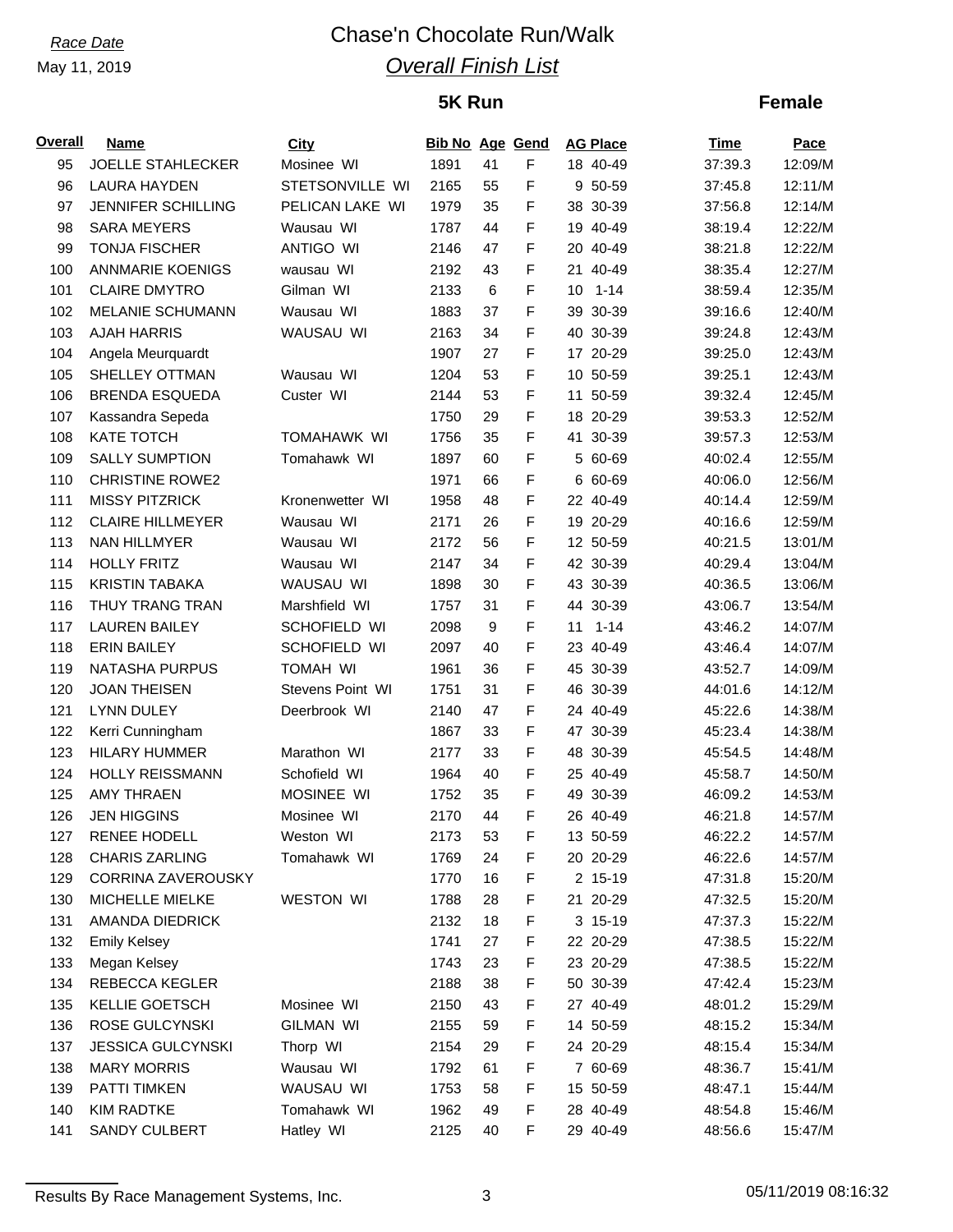# *Race Date* Chase'n Chocolate Run/Walk *Overall Finish List*

## **5K Run**

## **Female**

| <b>Overall</b> | Name                    | City            | <b>Bib No Age Gend</b> |                  |   | <b>AG Place</b> | Time      | Pace    |
|----------------|-------------------------|-----------------|------------------------|------------------|---|-----------------|-----------|---------|
| 142            | <b>ERIN KURTH</b>       | Mosinee WI      | 2196                   | 38               | F | 51 30-39        | 49:20.7   | 15:55/M |
| 143            | SHAWNYA PONSHOCK        | Mosinee WI      | 1959                   | 33               | F | 52 30-39        | 49:21.2   | 15:55/M |
| 144            | LEEANNE PESANKA         | SCHOFIELD WI    | 1216                   | 48               | F | 30 40-49        | 50:01.1   | 16:08/M |
| 145            | <b>AUDREY PESANKA</b>   | Schofield WI    | 1205                   | 13               | F | $12$ 1-14       | 50:02.8   | 16:08/M |
| 146            | DENISE SCHMIDT VOIGT    | Wausau WI       | 1877                   | 54               | F | 16 50-59        | 50:42.9   | 16:21/M |
| 147            | KATHE BREITENFELDT      | Wausau WI       | 2118                   | 48               | F | 31 40-49        | 50:57.3   | 16:26/M |
| 148            | ELLA BREITENFELDT       | Wausau WI       | 2117                   | 18               | F | 4 15-19         | 50:57.5   | 16:26/M |
| 149            | <b>KELLY HUMMEL</b>     | Wausau WI       | 2176                   | 40               | F | 32 40-49        | 51:33.6   | 16:38/M |
| 150            | <b>LEXI MATSCHE</b>     | Wausau WI       | 1783                   | 25               | F | 25 20-29        | 51:33.8   | 16:38/M |
| 151            | <b>ALYSON LEAHY</b>     | Wausau WI       | 2200                   | 32               | F | 53 30-39        | 52:11.6   | 16:50/M |
| 152            | <b>GLORIA GRUBB</b>     | Wausau WI       | 2153                   | 62               | F | 8 60-69         | 52:58.4   | 17:05/M |
| 153            | <b>MARY DUNN</b>        | Wausau WI       | 1774                   | 59               | F | 17 50-59        | 53:00.7   | 17:06/M |
| 154            | <b>DEBBIE ZASTROW</b>   |                 | 1862                   | 50               | F | 18 50-59        | 53:00.9   | 17:06/M |
| 155            | Jade Hansen             |                 | 1911                   | 51               | F | 19 50-59        | 53:30.3   | 17:15/M |
| 156            | <b>KAREN WEGGE</b>      | Wausau WI       | 1764                   | 50               | F | 20 50-59        | 53:33.3   | 17:16/M |
| 157            | BETH HANSEN             | WAUSAU WI       | 2162                   | 50               | F | 21 50-59        | 53:33.3   | 17:16/M |
| 158            | <b>KELLY DENZIN</b>     | wausau WI       | 2128                   | 35               | F | 54 30-39        | 54:24.0   | 17:33/M |
| 159            | <b>CANDY MCCABE</b>     | Weston WI       | 1785                   | 35               | F | 55 30-39        | 54:24.1   | 17:33/M |
| 160            | <b>JANE WEINKE</b>      | Wausau WI       | 1766                   | 63               | F | 9 60-69         | 55:15.0   | 17:49/M |
| 161            | <b>JAMIE LEMMENS</b>    | Kronenwetter WI | 1778                   | 40               | F | 33 40-49        | 55:42.2   | 17:58/M |
| 162            | <b>Beth Dickinson</b>   |                 | 1742                   | 66               | F | 10 60-69        | 57:09.1   | 18:26/M |
| 163            | <b>AUTUMN TESCH</b>     | WAUSAU WI       | 1899                   | 31               | F | 56 30-39        | 57:48.2   | 18:39/M |
| 164            | <b>JANETH ROSS</b>      | Wausau WI       | 1967                   | 24               | F | 26 20-29        | 58:15.2   | 18:47/M |
| 165            | <b>MELISSA GUTOWSKI</b> | Wausau WI       | 2156                   | 29               | F | 27 20-29        | 59:19.1   | 19:08/M |
| 166            | <b>MARIE WALSH</b>      | Arpin WI        | 1763                   | 39               | F | 57 30-39        | 1:00:20.4 | 19:28/M |
| 167            | <b>CHIVAUN SCHIFERL</b> | MARSHFIELD WI   | 1978                   | 37               | F | 58 30-39        | 1:00:20.8 | 19:28/M |
| 168            | <b>CARMEN VAZQUEZ</b>   | Auburndale WI   | 1759                   | 36               | F | 59 30-39        | 1:00:22.2 | 19:28/M |
| 169            | <b>CHRISTINE ROWE</b>   | Wausau WI       | 1970                   | 66               | F | 11<br>60-69     | 1:00:50.7 | 19:37/M |
| 170            | Amimarr Alyssa          |                 | 1865                   | $\boldsymbol{9}$ | F | $1 - 14$<br>13  | 1:00:55.4 | 19:39/M |
| 171            | PAULA ROWE              | Mosinee WI      | 1972                   | 52               | F | 22 50-59        | 1:00:59.4 | 19:40/M |
| 172            | RYLEE DOBIZL            | Wausau WI       | 2136                   | 21               | F | 28 20-29        | 1:01:14.3 | 19:45/M |
| 173            | <b>HAILEY EKLUND</b>    | Wausau WI       | 2143                   | 18               | F | 5 15-19         | 1:01:14.5 | 19:45/M |
| 174            | <b>EMILY MARKROF</b>    | EAU CLAIRE WI   | 1780                   | 24               | F | 29 20-29        | 1:03:18.7 | 20:25/M |
| 175            | JENNIFER MARKROF        | Ringle WI       | 1781                   | 47               | F | 34 40-49        | 1:03:25.3 | 20:27/M |
| 176            | ANN LANDRATH            | WAUSAU WI       | 2197                   | 72               | F | 2 70-99         | 1:03:26.5 | 20:28/M |
| 177            | Daniela Flanders        | MERRILL WI      | 1870                   | 33               | F | 60 30-39        | 1:04:10.9 | 20:42/M |

Results By Race Management Systems, Inc. 4 05/11/2019 08:16:33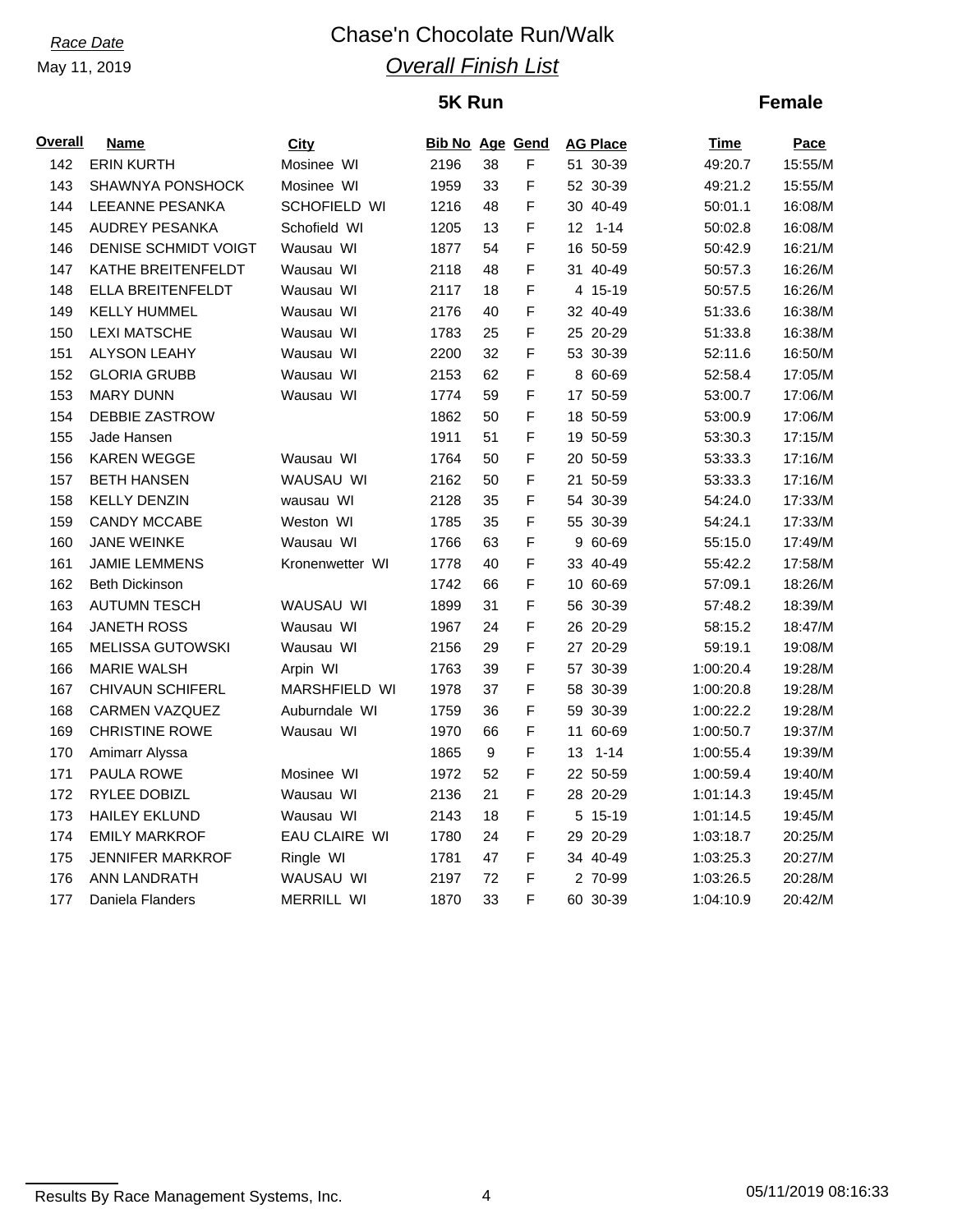# *Race Date* Chase'n Chocolate Run/Walk *Overall Finish List*

# **5K Run**

### **Male**

| <b>Overall</b> | Name                            | City                | <b>Bib No Age Gend</b> |                |   | <b>AG Place</b>          | <b>Time</b> | Pace    |
|----------------|---------------------------------|---------------------|------------------------|----------------|---|--------------------------|-------------|---------|
| 1              | Casey Hildebrandt               | Weston WI           | 1914                   | 24             | M | 1 20-29                  | 17:01.2     | 5:29/M  |
| $\overline{2}$ | <b>MATT KERSWILL</b>            | Weston WI           | 2189                   | 28             | М | 2 20-29                  | 20:11.8     | 6:31/M  |
| 3              | <b>SETH CALONDER</b>            |                     | 2116                   | $\mathbf 0$    | М | $0 - 0$<br>1             | 20:33.7     | 6:38/M  |
| 4              | <b>QUINN BARBER</b>             | WAUSAU WI           | 2103                   | 13             | М | $1 - 14$<br>$\mathbf{1}$ | 21:00.6     | 6:46/M  |
| 5              | <b>COLLIN CSUY</b>              | WAUSAU WI           | 2123                   | 54             | М | 1 50-59                  | 21:10.7     | 6:50/M  |
| 6              | <b>NEIL MODJEWSKI</b>           | <b>WESTON WI</b>    | 1789                   | 40             | М | 1 40-49                  | 21:22.3     | 6:54/M  |
| 7              | <b>Blake Bangtson</b>           |                     | 1910                   | 12             | М | $2 1 - 14$               | 21:46.4     | 7:01/M  |
| 8              | Kevin Connaughty                | WAUSAU WI           | 1722                   | 42             | M | 2 40-49                  | 22:23.1     | 7:13/M  |
| 9              | <b>JACKSON PFENDER</b>          | Wausau WI           | 1954                   | 14             | М | $3 1 - 14$               | 22:23.8     | 7:13/M  |
| 10             | <b>TIM OLSEN</b>                | Madison WI          | 1861                   | 51             | М | 2 50-59                  | 22:36.2     | 7:17/M  |
| 11             | <b>MORGAN COSCIO</b>            | SCHOFIELD WI        | 2122                   | 31             | Μ | 1 30-39                  | 22:52.6     | 7:23/M  |
| 12             | <b>ERIK RAVN</b>                | Rothschild WI       | 1963                   | 27             | М | 3 20-29                  | 23:01.1     | 7:25/M  |
| 13             | <b>Brian Stezenski-Williams</b> |                     | 1868                   | 58             | M | 3 50-59                  | 23:01.6     | 7:25/M  |
| 14             | <b>QUINN AMBROSIUS</b>          | WAUSAU WI           | 2096                   | 33             | M | 2 30-39                  | 23:17.4     | 7:31/M  |
| 15             | Keith Long                      |                     | 1745                   | 40             | М | 3 40-49                  | 23:21.9     | 7:32/M  |
| 16             | <b>JASON GRAEFE</b>             | Wausau WI           | 2152                   | 40             | M | 4 40-49                  | 23:48.6     | 7:41/M  |
| 17             | Mil Lawler                      | Wausau WI           | 1902                   | 48             | М | 5 40-49                  | 23:50.1     | 7:41/M  |
| 18             | <b>BRECKEN BANCUK</b>           | Wausau WI           | 2100                   | 12             | М | $4 1 - 14$               | 24:05.0     | 7:46/M  |
| 19             | Ethan Dyman                     |                     | 1909                   | 0              | Μ | $20 - 0$                 | 24:06.2     | 7:46/M  |
| 20             | <b>DAVID HALE</b>               | WAUSAU WI           | 2158                   | 26             | М | 4 20-29                  | 24:06.9     | 7:46/M  |
| 21             | Jade Lawler                     |                     | 1904                   | 15             | М | 1 15-19                  | 24:23.1     | 7:52/M  |
| 22             | DAVID MUSSON                    | <b>KRONENWETTER</b> | 1794                   | 36             | М | 3 30-39                  | 24:25.7     | 7:53/M  |
| 23             | <b>ISAAC TOMASZEWSKI</b>        | Wausau WI           | 1754                   | 11             | М | $1 - 14$<br>5            | 24:49.7     | 8:00/M  |
| 24             | <b>Garrett Close</b>            |                     | 1901                   | 12             | M | 6<br>$1 - 14$            | 25:02.3     | 8:05/M  |
| 25             | <b>ROB KLINGBILE</b>            | Wittenberg WI       | 2190                   | 48             | М | 6 40-49                  | 25:18.7     | 8:10/M  |
| 26             | KOLBY PESANKA                   | Schofield WI        | 1206                   | 12             | М | $7 1 - 14$               | 25:34.5     | 8:15/M  |
| 27             | <b>MARCUS NACK</b>              | STEVENS POINT WI    | 1798                   | 29             | Μ | 5 20-29                  | 25:54.6     | 8:21/M  |
| 28             | Colin Scharf                    |                     | 1915                   | 33             | M | 4 30-39                  | 25:58.7     | 8:23/M  |
| 29             | <b>TYLER MODJEWSKI</b>          | Weston WI           | 1790                   | 11             | М | $1 - 14$<br>8            | 26:03.4     | 8:24/M  |
| 30             | <b>TANNER HESLIP</b>            | Marshfield WI       | 2169                   | 11             | М | 9<br>$1 - 14$            | 26:50.9     | 8:39/M  |
| 31             | <b>JASON LANG</b>               | Wausau WI           | 2198                   | 46             | М | 7 40-49                  | 26:55.7     | 8:41/M  |
| 32             | Ivan Lawler                     |                     | 1903                   | 12             | M | $10$ 1-14                | 27:48.7     | 8:58/M  |
| 33             | <b>JOSH HAMES</b>               | PLOVER WI           | 2161                   | 27             | M | 6 20-29                  | 27:55.4     | 9:00/M  |
| 34             | PHILIP PESANKA                  | Schofield WI        | 1951                   | 44             | М | 8 40-49                  | 28:39.6     | 9:15/M  |
| 35             | <b>CLARK DMYTRO</b>             | Gilman WI           | 2135                   | 38             | М | 5 30-39                  | 28:52.3     | 9:19/M  |
| 36             | <b>ELLIOT BARBER</b>            | Wausau WI           | 2101                   | 11             | М | $1 - 14$<br>11           | 28:59.5     | 9:21/M  |
| 37             | <b>KEEGAN NYE</b>               | WESTON WI           | 1201                   | 12             | М | $12$ 1-14                | 29:05.4     | 9:23/M  |
| 38             | <b>DAVID NIKOLAI</b>            | Wausau WI           | 1800                   | 42             | М | 9 40-49                  | 29:14.7     | 9:26/M  |
| 39             | <b>JAMES BREMSER</b>            | Wausau WI           | 2119                   | 35             | М | 6 30-39                  | 29:18.0     | 9:27/M  |
| 40             | <b>Brad Lakomy</b>              | Wausau WI           | 1869                   | 39             | М | 7 30-39                  | 29:22.8     | 9:28/M  |
| 41             | <b>BRIAN ZINSER</b>             | KING WI             | 1771                   | 46             | M | 10 40-49                 | 30:23.1     | 9:48/M  |
| 42             | <b>STEVEN PILSNER</b>           | Mosinee WI          | 1956                   | 50             | М | 4 50-59                  | 30:36.1     | 9:52/M  |
| 43             | Jeff Konkol                     | Amherst WI          | 1728                   | 62             | М | 1 60-69                  | 30:59.4     | 10:00/M |
| 44             | <b>CHAD HENKE</b>               | Wausau WI           | 2167                   | 32             | М | 8 30-39                  | 31:17.7     | 10:05/M |
| 45             | Haeden Laack                    |                     | 1732                   | $\overline{7}$ | М | 13 1-14                  | 31:59.6     | 10:19/M |
| 46             | MICHAEL KAMPSCHROER             | Milwaukee WI        | 2186                   | 36             | М | 9 30-39                  | 32:32.8     | 10:30/M |
| 47             | DAN GIESE                       | Wausau WI           | 1775                   | 35             | Μ | 10 30-39                 | 32:40.4     | 10:32/M |
|                |                                 |                     |                        |                |   |                          |             |         |

Results By Race Management Systems, Inc. 6 05/11/2019 08:16:33